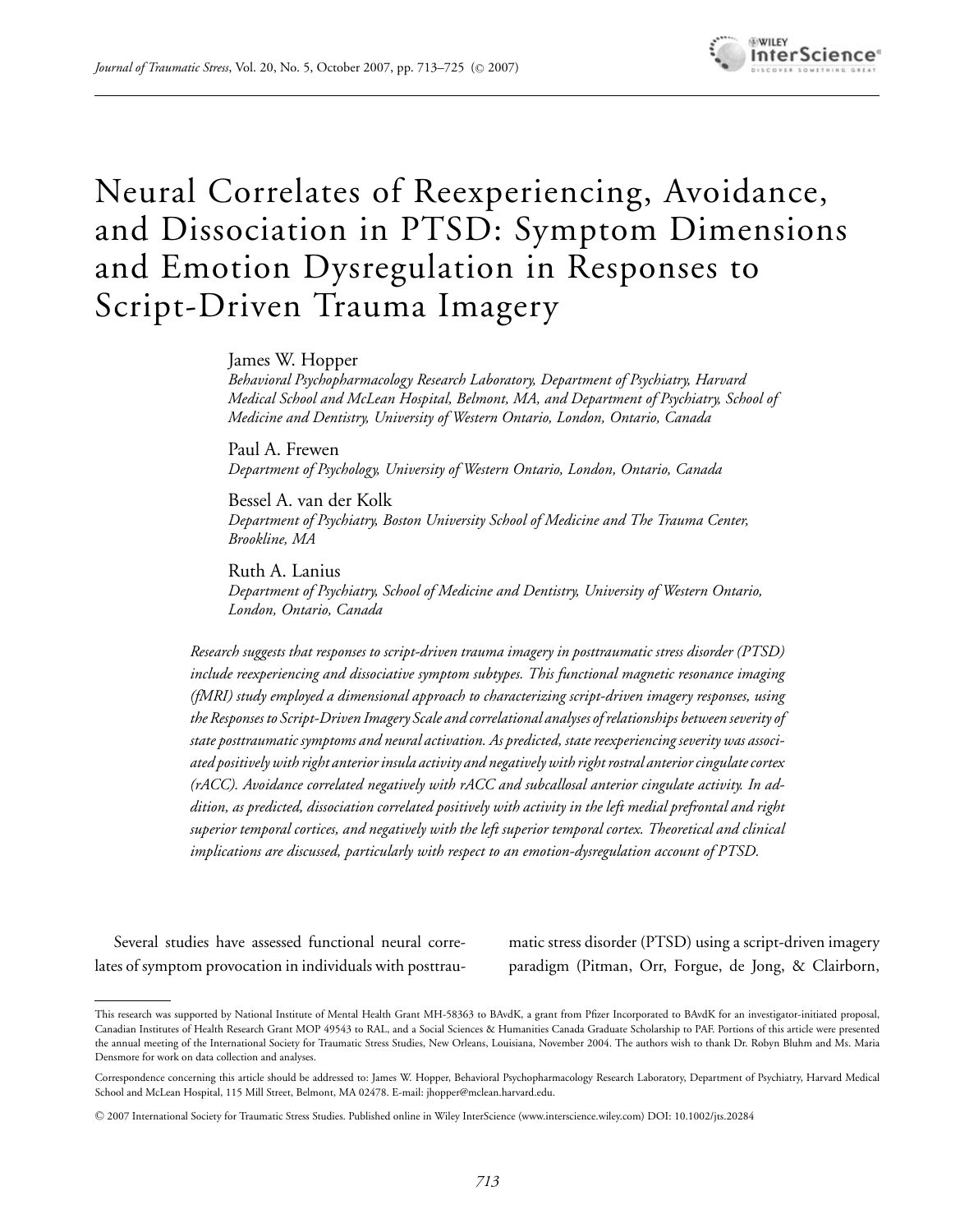1987). Consistent with an emphasis on unitary accounts of PTSD pathophysiology, these studies have principally focused on neural correlates of script-driven imagery in PTSD versus non-PTSD groups. The most replicated findings include diminished activation in anterior cingulate cortex (ACC) subregions and anterior and ventral subregions of medial prefrontal cortex (mPFC) in PTSD participants relative to healthy controls matched for trauma exposure (recently reviewed in Lanius, Bluhm, Lanius, & Pain, 2005). Based on preclinical fear conditioning and extinction literature, these results have been interpreted as evidence of PTSD pathophysiology, specifically as failures of midline prefrontal regions to inhibit subcortical limbic, especially amygdala, reactivity (e.g., Milad, Rauch, Pitman, & Quirk, 2006). However, recent work suggests that psychobiological responses to trauma-related stimuli in PTSD are characterized by subtypes that may have distinct functional significances. Lanius and colleagues (Lanius et al., 2002; Lanius, Williamson, et al., 2005) have found different patterns of activation during dissociative responses than during hyperaroused reexperiencing. Increased activations in ACC (Brodmann Areas [BAs] 32 and 24) and mPFC (BAs 9 and 10) during dissociative responses suggest that, consistent with the phenomenology of dissociation, including disconnection from emotions and derealization, this state may involve ACC and/or mPFC inhibition of limbic activity.

To understand the neural correlates of script-driven imagery responses in PTSD, not only response subtypes but several other issues must be addressed, conceptually and empirically. First, homologies between human and rodent brain regions implicated in fear conditioning and extinction are not firmly established. Regions of human ACC known as subcallosal (SC) and rostral anterior cingulate cortex (rACC) have been thought to be homologous, respectively, to rodent infralimbic and prelimbic cortices implicated in conditioned fear extinction and amygdala inhibition (Milad et al., 2006). Human SC and rACC constitute the ACC affective division (Vogt, 1993), which is activated by emotional tasks and deactivated by cognitive tasks (Steele & Lawrie, 2004). A recent human fMRI study found that only a subgenual/rACC region correlated negatively with amygdala activation during extinction trials (Phelps, Delgado, Nearing, & LeDoux, 2004).

However, another medial prefrontal region, the ventromedial orbitofrontal cortex, which has an even greater homology to the rat infralimbic cortex (Ongur, Ferry, & Price, 2003), has also been associated with extinction memory in healthy humans, in terms of both size (Milad et al., 2005) and activity (Gottfried & Dolàn, 2004). Furthermore, mPFC regions anterior to rACC and dorsal to OFC have been implicated in PTSD pathophysiology and extinction failure (hereafter, these regions are referred to as mPFC). Shin and colleagues (2004) found PTSD to be associated with decreased regional cerebral blood flow (rCBF) during trauma imagery in BA 10 (Montreal Neurological Institute [MNI] peak activation coordinates 10, 52, 2), and with negative correlations between rCBF changes in this region and the amygdala. Based on this mPFC region's anatomical connectivity in nonhuman primates, this was interpreted as consistent with failed amygdala inhibition by mPFC. Also, an mPFC region (BA 9/10 [peak MNI 4, 54, 12]) adjacent to the cluster identified by Shin and colleagues, exhibited increased mPFC activation to trauma imagery in a dissociative PTSD subgroup (Lanius et al., 2002). Drawing on the corticolimbic disconnection model of depersonalization (Sierra & Berrios, 1998), Lanius and colleagues interpreted this as consistent with "successful" mPFC inhibition of amygdala and other limbic activity.

A second key issue is that insular and prefrontal cortices are far more developed in humans than rodents. Functionally, this confers substantial capacities to monitor and respond—including with conscious awareness and intention—to perceptions, memories, and emotions; autonomic arousal; cognitive and behavioral response options, intentions, and impulses; and conflicts within and across these domains (Botvinick, Braver, Barch, Carter, & Cohen, 2001; Craig, 2002; Critchley, Wiens, Rotshtein, Öhman, & Dolàn, 2004; Miller & Cohen, 2001). While giving humans vastly greater self-regulatory potential than other mammals, these capacities can be impaired in PTSD (Frewen & Lanius, 2006), and may require targeted treatment before interventions designed to extinguish conditioned fear responses will succeed (Cloitre, Cohen, &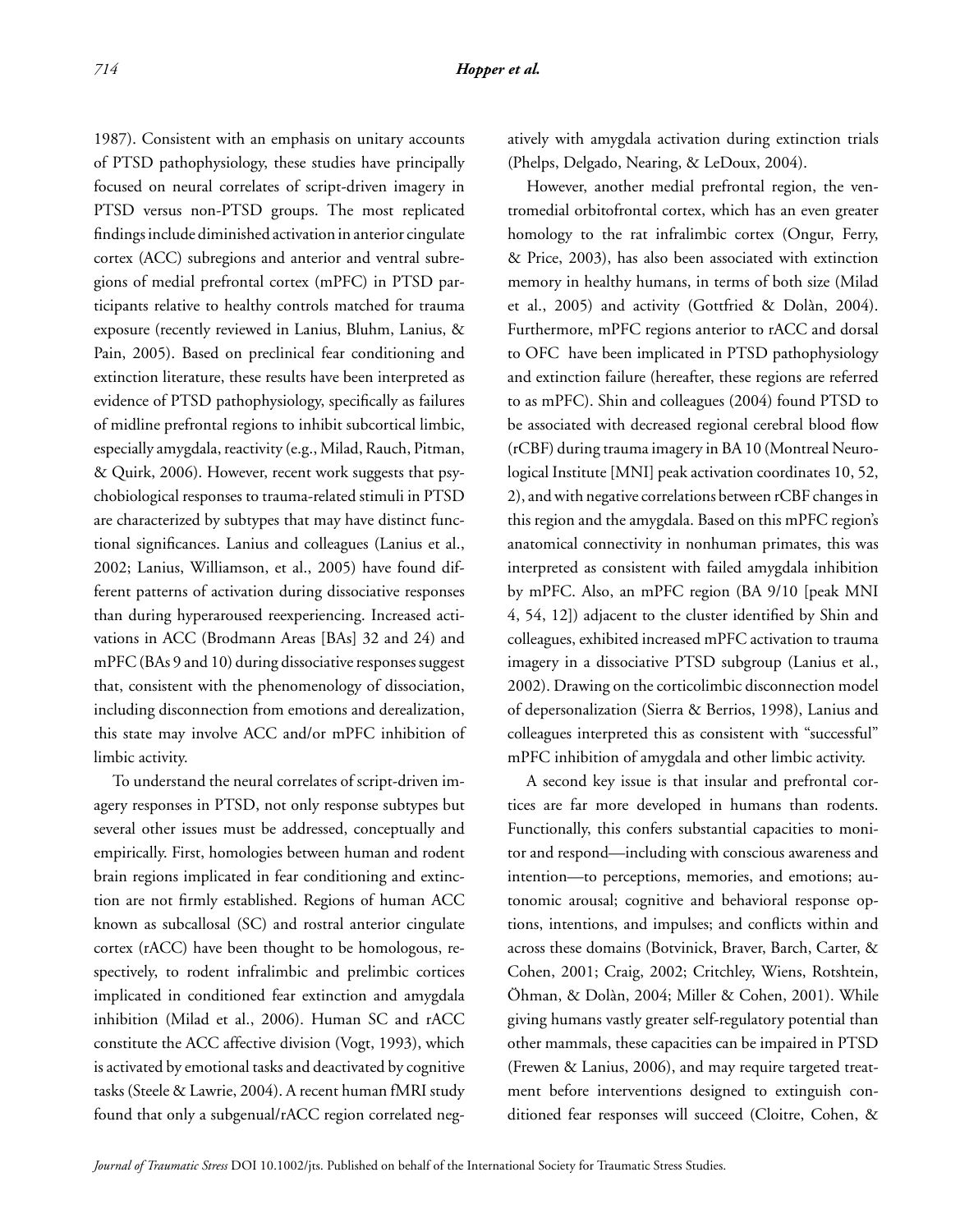Koenen, 2006). Thus biological research on PTSD should be expected to implicate structures and functions involved in human self-regulation, but these are beyond the purview of preclinical research.

For example, the dorsal ACC (dACC) or ACC cognitive division (Vogt, 1993), typically activated by cognitive tasks and deactivated by emotional tasks (Steele & Lawrie, 2004), has repeatedly been implicated in conflict monitoring (Botvinick et al., 2001). That dACC monitors emotional processes is suggested by the finding that rCBF in this region during induced emotion positively correlated with scores on an emotional awareness measure (Lane et al., 1998). Also, Lanius and colleagues (2002) found dACC activation during dissociative script responses. Thus dACC, although not homologous with regions implicated in the preclinical fear conditioning–extinction literature, and conventionally viewed as uninvolved in emotion, may play a role in monitoring emotional conflicts or in dissociative responses to trauma-related stimuli.

Finally, a third key issue is that individual differences in PTSD participants' psychobiological responses to scriptdriven imagery can be conceptualized categorically, as qualitatively different response subtypes, or dimensionally, for example as involving different symptom severities and associated neural activation patterns. Methodologically too, script responses can be characterized dimensionally, which, importantly, allows for wide ranges of co-occurring reexperiencing, dissociative, and other state symptoms. To date, only the categorical approach has been employed. Foundational work is needed on the dimensionality of symptomatic and neural responses to trauma-related stimuli in PTSD.

This study was designed to contribute to that foundation. We developed the Responses to Script-Driven Imagery Scale (RSDI) to enable assessment of state reexperiencing, avoidance, and dissociative symptom responses to script-driven imagery (Hopper, Frewen, Sack, Lanius, & van der Kolk, 2007). Here we report on the neural correlates of severities of these responses in a PTSD group that, categorically speaking, primarily exhibited reexperiencing responses, but also had significant variability in state dissociation severity.

In a block-design fMRI study of 27 individuals with PTSD, RSDI scores were correlated with bloodoxygenation-level-dependent (BOLD) signal levels to identify neural correlates of variability in reexperiencing, avoidance, and dissociative symptoms provoked by script-driven trauma imagery. Based on the extant literature and an emotion-dysregulation view of PTSD, a priori regions were specified, as were, where warranted, hypotheses about correlation directions. For severity of reexperiencing symptoms, negative correlations were predicted with activity in rACC and mPFC, and a positive correlation was predicted for the right anterior insular cortex, an area involved in interoceptive awareness of psychophysiological and emotional states (Craig, 2002; Critchley et al., 2004). For dissociation severity, positive correlations were hypothesized with activation of mPFC and dACC; in addition, positive and negative correlations were predicted with activation in right and left superior temporal lobe structures, respectively, based on previous results (Lanius et al., 2002; Lanius, Williamson et al., 2005). For avoidance severity, associations with activation in the ACC (rACC, SC, and dACC), mPFC, and inferior frontal cortex (IFC) were of particular interest, given prior findings with reexperiencing and dissociative PTSD response subtypes.

#### METHOD

#### **Participants**

The sample was 27 individuals with PTSD (20 women, 26 White), recruited from local therapists and advertisements posted in the community and a medical center. Table 1 presents demographics and psychometrics. Twenty-four were participants in a randomized trial of sertraline for PTSD and a motor vehicle accident (MVA) was their primary trauma; the remaining three experienced childhood sexual or physical assault or adult physical assault. Mean time since primary trauma was 5.0 years  $(SD = 8.0)$ . On 0–100 visual analog scales, MVAs were characterized by extreme levels of fear ( $M = 86.7$ ,  $SD = 21.3$ ), helplessness  $(M = 92.6, SD = 21.1)$ , horror  $(M = 81.3, SD = 25.8)$ , and sense of danger ( $M = 89.3$ ,  $SD = 23.5$ ); two involved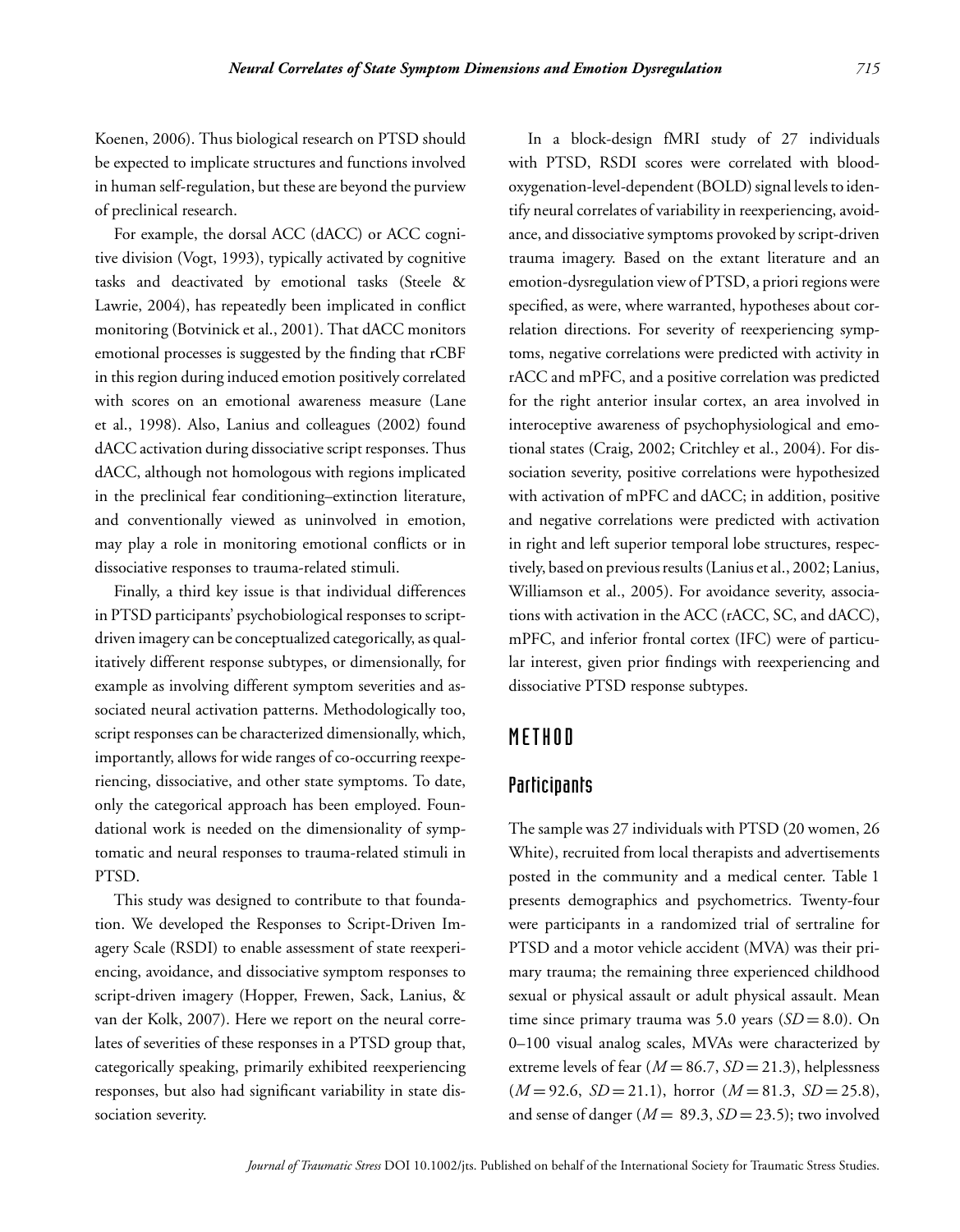| Characteristic              | n              | $\frac{0}{0}$ |
|-----------------------------|----------------|---------------|
| Gender                      |                |               |
| Women                       | 20             | 74            |
| Men                         | 7              | 26            |
| Ethnicity                   |                |               |
| White                       | 26             | 96            |
| Native American             | 1              | 4             |
| <b>Education</b> level      |                |               |
| High school (or equivalent) | 6              | 22            |
| Some college                | 12             | 44            |
| College degree              | 9              | 33            |
| Relationship status         |                |               |
| Single                      | 13             | 48            |
| Married/living with partner | 11             | 41            |
| Divorced/separated          | 3              | 11            |
| Employment status           |                |               |
| Fulltime                    | 15             | 54            |
| Part time                   | 3              | 12.           |
| Unemployed student          | $\overline{2}$ | 8             |
| Unemployed/looking for work | 7              | 27            |
|                             | $\overline{M}$ | SD            |
| Age                         | 35.9           | 10.5          |
| CAPS                        | 69.0           | 20.7          |
| <b>BDI-II</b>               | 30.9           | 12.6          |
| <b>BAI</b>                  | 21.4           | 12.7          |
| DES                         | 9.3            | 7.1           |
| PDEQ                        | 29.5           | 7.3           |

*Table 1.* Demographics and Psychometrics

*Note.* CAPS = Clinician Administered PTSD Scale (Blake et al., 1995); BDI-II = Beck Depression Inventory II (Beck, Steer, & Brown, 1996); BAI = Beck Anxiety Inventory (Beck & Steer, 1993); DES = Dissociative Experiences Scale (Carlson & Putnam, 1993); PDEQ = Peritraumatic Dissociative Experiences Questionnaire (Marmar, Weiss, & Metzler, 1997).

death, and five injuries requiring hospital treatment. Those identifying assaults as primary traumas had experienced single-incident (adult physical assault) and repeated trauma (childhood abuse).

Exclusion criteria included alcohol/substance dependence within a year or abuse within 6 months, current or prior psychotic disorder, and any medical condition not stabilized for 6 months. Clinical trial participants had no prior serotonergic reuptake inhibitor treatment. All provided written informed consent, and procedures were approved by the University of Western Ontario Health Sciences Research Ethics Board.

#### Measures and Procedures

Posttraumatic stress disorder diagnosis was established with the Clinician-Administered PTSD Scale (CAPS; Blake et al., 1995). Mean CAPS score was 69.0 (*SD* = 20.7). Comorbid Axis I diagnoses, assessed with the Structured Clinical Interview for DSM-IV (First, Spitzer, Gibbon, & Williams, 1997), included 16 (60%) with current major depression, three (11%) with current panic disorder, and two (7%) with current generalized anxiety disorder. Two participants had past histories of alcohol dependence, one of past alcohol abuse, and three of past abuse of marijuana or hallucinogens.

*Script-driven imagery*. The RSDI (Hopper et al., 2007) is an 11-item instrument for assessing severities of state reexperiencing (4 items), avoidance (3 items), and dissociative symptoms (4 items) provoked by script-driven trauma imagery, with items rated from 0 (*not at all*) to 6 (*a great deal*). It has demonstrated excellent psychometric characteristics in two PTSD samples external to this study  $(N = 58, N = 61)$ . Subscale alpha coefficients ranged from .76 to .92, and a confirmatory factor analysis combining those samples with this study's supported its hypothesized three-factor structure. Evidence of convergent and discriminant validity was demonstrated in relation to a psychological scale and trauma script-induced heart-rate change. Alpha coefficients in the present study were reexperiencing,  $\alpha = .92$ ; avoidance,  $\alpha = .95$ ; dissociation,  $\alpha = .79$ .

Script-driven imagery procedures followed those of Pitman and colleagues (1987), with 30-second script listening and imaging periods, adapted for fMRI (e.g., Lanius et al., 2001). In a block design, three consecutive scripts of the same type (neutral or trauma) were presented, each separated by a 2-minute rest period. Immediately after the third repetition, experiences across script listening and imagery periods of each trauma script were assessed with the RSDI, administered as an interview.

Without sufficient variability, correlating RSDI subscale scores with BOLD signal changes would be unwarranted, and inclusion of outliers in statistical parametric mapping (SPM) analyses would undermine the validity of the results.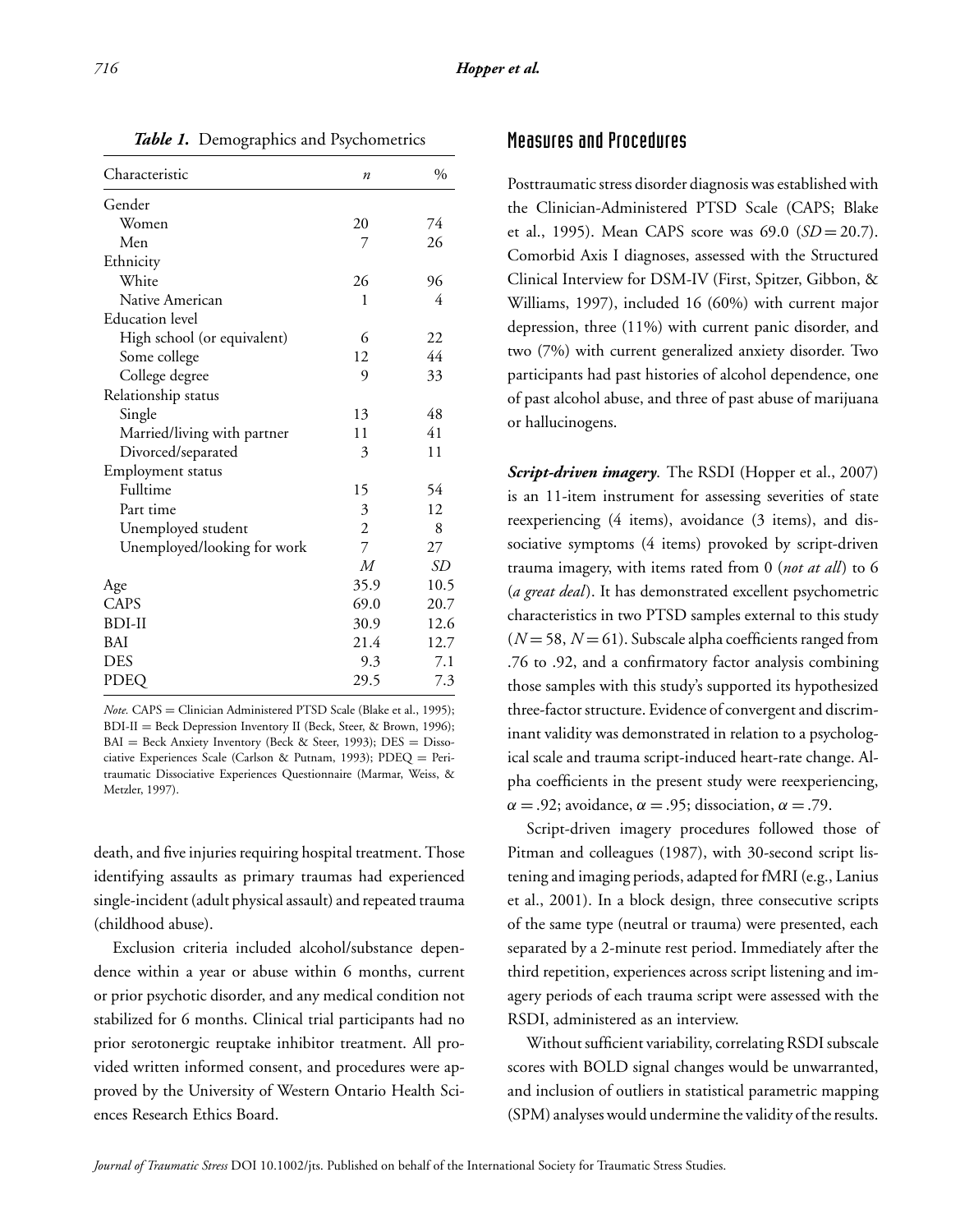Thus before conducting analyses on relationships between RSDI scores and BOLD signal intensity, RSDI scores were inspected to assess for variability and outliers (i.e., values more than 1.5 times the interquartile range above the third quartile or below the first quartile).

*Functional MRI data acquisition*. Imaging data were acquired on a 4-Tesla whole-body MRI system (Varian, Palo Alto, CA; Siemens, Erlangen, Germany), using methods described previously (Lanius et al., 2001). Imaging planes for functional scans were prescribed from a series of T1-weighted sagittal anatomic images. Functional planes were 12 contiguous, 6-mm-thick axial slices oriented in a plane approximately parallel to the anterior commissure– posterior commissure line centered on a plane level with the ACC. Prior to further imaging, a constrained, threedimensional (3D) phase-shimming procedure (Klassen & Menon, 2004) optimized magnetic field homogeneity over the prescribed functional planes. During each functional task, BOLD images (T2\*-weighted) were acquired continuously using an interleaved, four segment, optimized echo-planar-imaging (EPI) protocol  $(128 \times 128$  matrix size,  $TR = 1250$  ms,  $TE = 15$  ms, flip angle = 45 degrees, 24.0 cm field of view [FOV], volume collection time  $= 5000$  ms). Each image was corrected for physiologic fluctuations using a navigator echo collected at the beginning of every EPI train. During each experimental session, a T1-weighted anatomic reference volume was acquired along the same orientation as the functional images using a 3D FLASH (fast low angle shot MRI) acquisition sequence  $(256 \times 256 \times 64$  matrix size, 3.0 mm reconstructed slice thickness,  $TI = 500$  ms,  $TR = 10$  ms,  $TE = 4.0$  ms).

#### Data Analyses

Before conducting correlation analyses of RSDI subscale scores and BOLD activity, relationships between RSDI subscale scores were assessed with two-tailed Pearson correlations, because these relationships have implications for interpreting associations between RSDI scores and brain activation.

The fMRI data analyses employed voxel-wise general linear models with design matrices comprised of epochrelated regressors. Baseline activity was calculated from average patterns for the nonspecific (implicit) 60s baseline (i.e., breath monitoring) periods preceding scriptdriven imagery. Activations from baseline associated with trauma and neutral imagery were calculated from average activation patterns during the 30s postscript imagery periods. Significant differences in BOLD response location and intensity in the trauma relative to the neutral condition were determined via subtraction analyses using SPM99 (Wellcome Department of Neurology, London, UK; http://www.fil.ion.ucl.ac.uk/spm). These linear contrasts yielded statistical parametric maps of the *t* statistic (contrast images). RSDI reexperiencing, avoidance, and dissociation scores were then correlated with the SPM maps, using simple pairwise correlations in a wholebrain random-effects model with two-tailed  $\alpha < .05$ , corresponding to a minimum  $|r| \geq .30$  (i.e., medium-sized or greater correlation magnitude).

For subtraction and correlation analyses, to determine the statistical significance of each maximal-voxel *t* value, a small volume correction (SVC), controlling for the false discovery rate within the small volume, was applied to voxels activated within a minimum cluster size of  $k \geq 5$ contiguously activated voxels within a 5-mm spherical search volume centered on the maximal voxel. For clusters in regions specified in any subscale-specific hypothesis, the threshold for reporting associations between activation and the RSDI subscale score was a significance level of  $\alpha$  < .05 (one-tailed). These criteria were employed for three reasons. First, the sample size, although relatively large for fMRI, was relatively small for correlation analyses (where statistical significance highly depends on sample size). Second, subscale-specific hypotheses were based on prior PTSD imaging studies, a relatively limited database, and every subscale-specific a priori region is part of a network of structures implicated in PTSD and/or emotion regulation. Finally, as the first functional imaging study employing dimensional analyses of PTSD symptom responses, avoiding type II errors was important. For clusters within regions not specified a priori, a more stringent level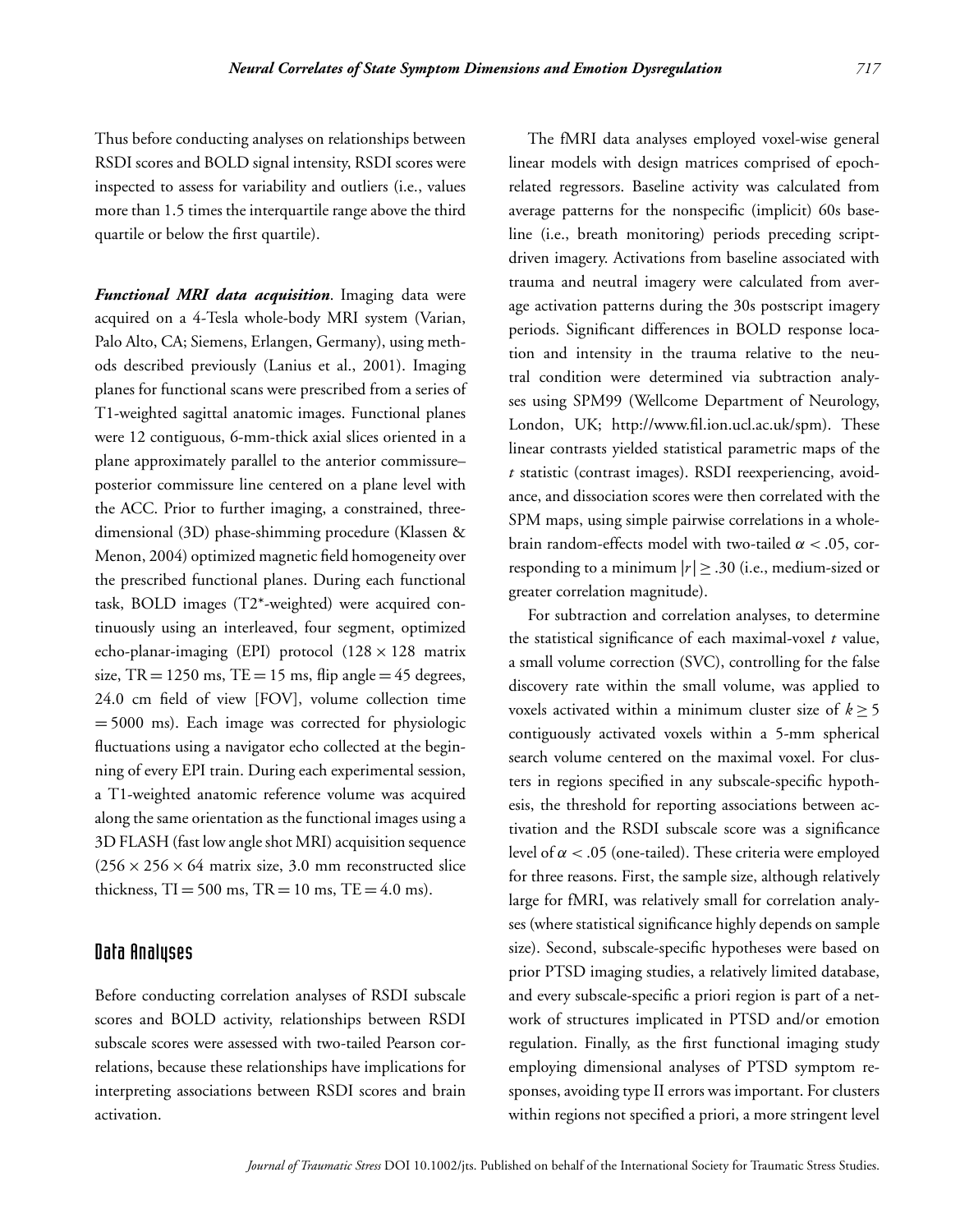of  $\alpha$  < .05 (two-tailed), controlling for whole-brain false discovery rate, was used (no clusters survived this cutoff).

Because correlations are more easily grasped indicators of relationships between BOLD activity and RSDI scores than *t* statistics, the latter were converted to *r* statistics, which are reported for each cluster, along with SVC-adjusted significance levels and *z* scores. However, the direction, magnitude, and statistical significance of a correlation do not indicate whether it involves data points consisting of activation only, deactivation only, or both activation and deactivation. Therefore, summary data on these relative (trauma-minus-neutral) activation distributions, and illustrative scatter plots, are also reported.

### RESULTS

#### Trauma Minus Neutral Script Subtraction Analyses

Two regions exhibited nonsignificantly greater activation in the trauma than the neutral condition: right anterior insula (MNI 36 −2 14, BA 13), *t*(25) = 2.23, *p* = .057, and right superior mPFC (MNI 18 52 4, BA 10), *t*(25) = 2.80,  $p = 0.050$ . Importantly, these within-group subtraction results are not directly comparable to between-group subtraction results reported in prior PTSD fMRI studies.

#### RSDI Subscale Intercorrelations

Only RSDI reexperiencing and avoidance scores were significantly correlated, and positively so,  $r(25) = .43$ , *p* < .05. The correlation between RSDI avoidance and dissociation was small and nonsignificant,  $r(25) = .18$ , *ns*, as was that between reexperiencing and dissociation,  $r(25) = .07$ , *ns*. With regard to relationships between RSDI scores and BOLD activity, due to positive correlations between RSDI subscales, some regions were expected to exhibit positive and negative correlations with both reexperiencing and avoidance, and perhaps avoidance and dissociation.

#### State Reexperiencing

The mean reexperiencing score was 3.73 which, given the 0–6 response scale, suggests moderate state reexperiencing symptoms. There was considerable variability,  $SD = 2.06$ , but no outliers. Table 2 and Figure 1 illustrate that, as predicted, reexperiencing severity was correlated positively with right anterior insula activity and negatively with right rACC activity. Reexperiencing was also negatively correlated with right IFC, a region of interest (ROI) in the avoidance analysis. The predicted negative correlation of reexperiencing with mPFC was not found.

#### State Avoidance

The mean avoidance score of 2.18 was significantly lower than reexperiencing,  $t(26) = 3.44$ ,  $p < .01$ , and consistent with mild-to-moderately severe avoidance symptoms. There was significant variability,  $SD = 2.19$ , but no outliers. As noted previously, rACC, SC, mPFC, and IFC were specified a priori as ROIs, but correlation directions were not predicted. Correlations were found for each region. Table 2 and Figure 1 show that RSDI avoidance was negatively correlated with activation in three separate ACC clusters: left rACC and SC, and bilateral dACC (BA 24a ). Self-reported avoidance was also negatively correlated with activation in right IFC, an a priori ROI for this analysis, and positively with activation in right superior temporal cortex, an ROI in the dissociation analysis.

#### State Dissociation

The mean RSDI dissociation score was 2.12, nearly identical to avoidance,  $t < 1$ , but considerably lower than reexperiencing,  $t(26) = 3.14$ ,  $p < .01$ . Again a significant degree of variability was present,  $SD = 1.82$ , but no outliers. Table 2 and Figure 1 show that, as predicted, dissociation was positively correlated with activation in two clusters within left mPFC, as well as right superior temporal cortex. In addition, as predicted, dissociation was negatively correlated with activity in left superior temporal cortex, as well as right anterior insula and right IFC, ROIs for the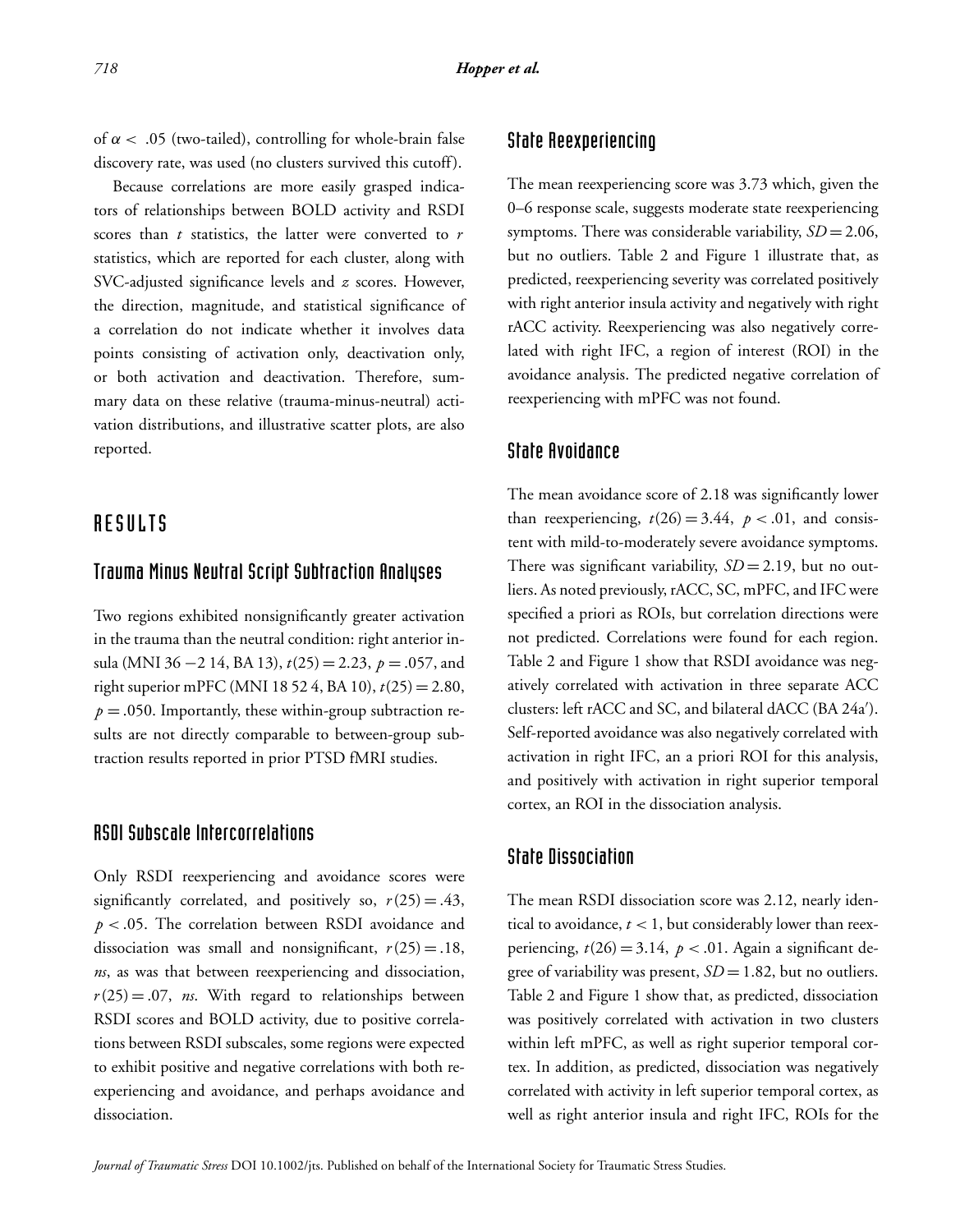| RSDI subscale, correlation direction<br>Region (BA) | MNI coordinates |              |                |             |           |                       |
|-----------------------------------------------------|-----------------|--------------|----------------|-------------|-----------|-----------------------|
|                                                     | X               | y            | z              | r           | $z$ score | Cluster size (voxels) |
| Reexperiencing, positive                            |                 |              |                |             |           |                       |
| R Anterior insula (13)                              | 38              | $\mathbf{0}$ | 12             | .56         | $3.05**$  | 81                    |
| Reexperiencing, negative                            |                 |              |                |             |           |                       |
| L Rostral anterior cingulate (32)                   | $-12$           | 40           |                | $14 - 54$   | $2.90**$  | 58                    |
| R Inferior frontal (47)                             | 46              | 42           | $\overline{0}$ | $-.53$      | $3.15***$ | 51                    |
| Avoidance, positive                                 |                 |              |                |             |           |                       |
| R Superior temporal (13)                            | 52              | $-34$        | 14             | .52         | $2.80**$  | 41                    |
| Avoidance, negative                                 |                 |              |                |             |           |                       |
| L/R Dorsal anterior cingulate (24a')                | $-4$            | 32           | 12             | $-.55$      | $2.95**$  | 81                    |
| L Rostral anterior cingulate (32)                   | $-8$            | 42           |                | $-4$ $-.47$ | $2.49*$   | 60                    |
| L/R Subgenual anterior cingulate (25)               | $-2$            | 20           |                | $-4$ $-.52$ | $2.80**$  | 40                    |
| R Inferior frontal (46)                             | 44              | 42           | 2              | $-.57$      | $3.12**$  | 70                    |
| Dissociation, positive                              |                 |              |                |             |           |                       |
| L Medial frontal (10)                               | $-12$           | 50           | 4              | .53         | $2.85**$  | 81                    |
| L Medial frontal (10)                               | $-2$            | 52           | 14             | .50         | $2.67**$  | 48                    |
| R Superior temporal (42)                            | 56              | $-30$        | 18             | .47         | $2.49**$  | 80                    |
| Dissociation, negative                              |                 |              |                |             |           |                       |
| R Anterior insula (13)                              | 38              | 20           | $\mathbf{0}$   | $-.49$      | $2.61**$  | 81                    |
| R Inferior frontal (47)                             | 40              | 34           | $-4$           | $-.58$      | $3.18***$ | 63                    |
| L Superior temporal (41)                            | $-38$           | $-32$        | 16             | $-.46$      | $2.44**$  | 46                    |
|                                                     |                 |              |                |             |           |                       |

*Table 2.* Correlations Between Responses to Script-Driven Imagery Scale (RSDI) Subscales and Blood-Oxygenation-Level-Dependent Signal Change (Trauma Minus Neutral) in Regions of Interest  $(N = 27)$ 

*Note.* All regions were hypothesized a priori to correlate with scores on one or more RSDI subscales. Significance threshold was set at *p* < .05 (one-tailed), based on a small volume correction (SVC) applied to voxels activated within a minimum cluster size of *k*  $\geq$  5 contiguously activated voxels within a 5-mm spherical search volume centered on the maximal voxel; see Methods section. R =  $right; L = left; MNI = Montreal Neurological Institute.$ 

 ${}^*p = .05.$  \*\*  $p < .05.$  \*\*\*  $p < .01.$ 

reexperiencing and avoidance analyses, respectively. The hypothesized positive correlation between dissociation and dACC activation was not found.

## Distributions of Relative Activation in the Trauma Versus Neutral Conditions

As noted previously, the reported correlations do not reveal distributions of data points with respect to relative activation in the trauma versus neutral conditions. These distributions were not skewed, and every correlation involved both relative activation and deactivation between the conditions. That is, on the y axis, representing relative activation, the number of values (above zero) corresponding to greater BOLD signal increase (from prescript baseline to postscript imaging) in the trauma than the neutral condition ranged from 8 of 27 participants (right IFC with reexperiencing) to 16 of 27 (left superior temporal cortex with dissociation). Figure 2 presents illustrative scatter plots.

#### DISCUSSION

This study documents significant heterogeneity in psychological and neural responses to script-driven trauma imagery within a PTSD sample. Using a dimensional approach to characterizing responses, state symptoms correlated with brain activation, in predicted ways. Below we review the findings and offer an integrative,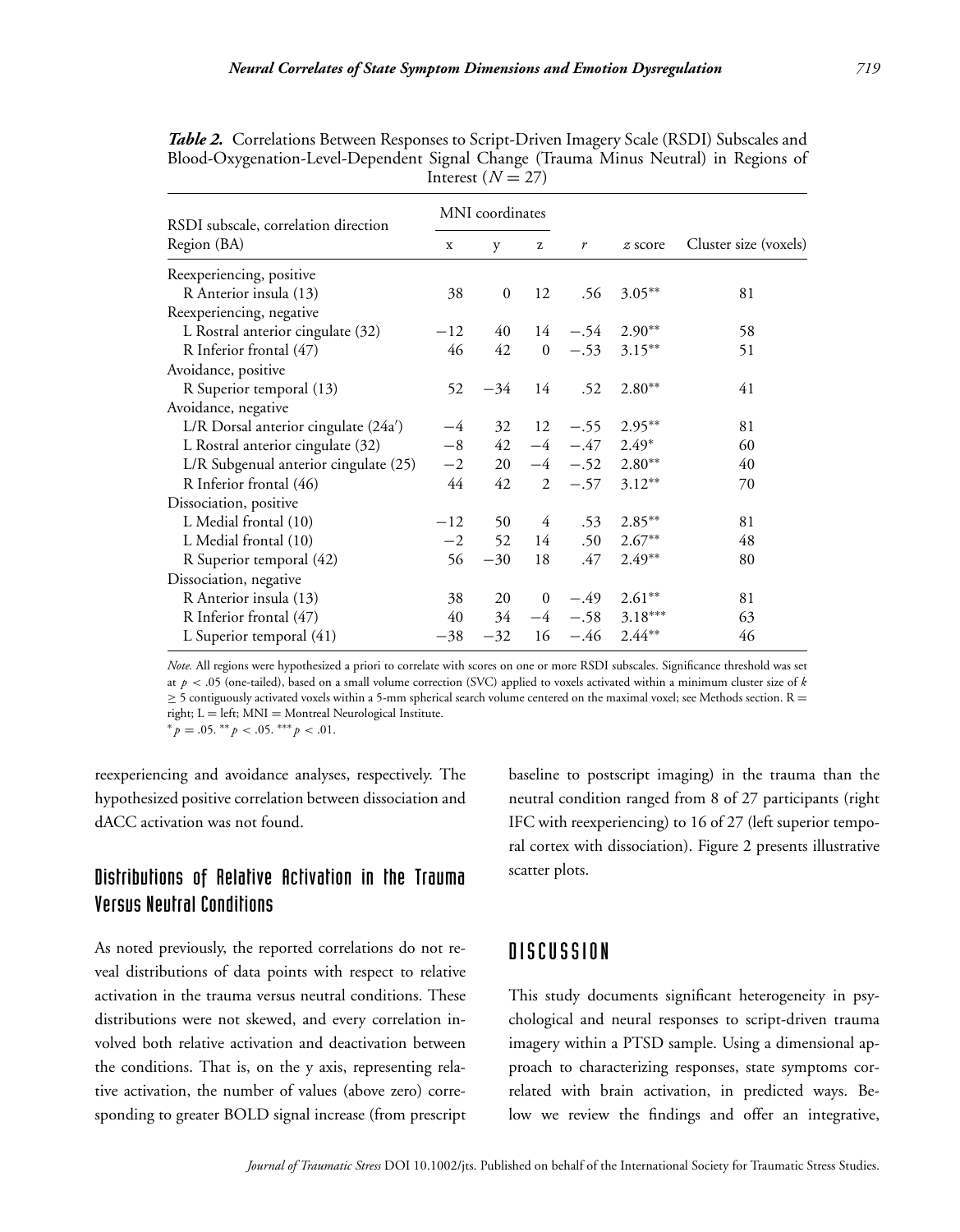emotion-dysregulation account of their overall pattern, as graphically represented in Figure 3.

As predicted, state PTSD reexperiencing severity correlated positively with activity in the right anterior insula, an area activated in prior script-driven imagery studies (e.g., Bremner et al., 1999) and involved in the neural representation of somatic aspects of emotional states, including



acute sympathetic arousal (Craig, 2002; Critchley et al., 2004). In addition, as predicted, reexperiencing correlated negatively with activity in left rACC (BA 32), an ACC affective division subregion thought to be homologous to rodent prelimbic cortex. Although consistent with viewing PTSD as a failure of fear extinction (Milad et al., 2006), this finding is also compatible with an emotion-dysregulation view of PTSD psychobiology because, as discussed above, rACC inhibition of amygdala reactivity is but one of several ways human PFC may modulate regions involved in conditioned emotional responses. The predicted negative correlation between state reexperiencing and activation of mPFC (anterior to rACC) was not found. However, in the PTSD neuroimaging literature, decreased activation or failure to activate ACC and/or mPFC is the common finding with regard to these midline prefrontal structures.

Reexperiencing correlated negatively with activation of right IFC, a region implicated in inhibition of movement (e.g., Aron & Poldrack, 2005) and of emotional experience (e.g., Phan et al., 2005). Importantly, avoidance and

Figure 1. Correlations between state symptoms and neural responses to script-driven trauma imagery  $(N = 27)$ . Activations from baseline associated with trauma and neutral imagery were calculated from average activation patterns during the 30-s postscript imagery periods. Significant differences in blood-oxygenation-level-dependent (BOLD) response location and intensity in the trauma relative to the neutral condition were determined via subtraction analyses using SPM99. The statistical parametric maps of the *t* statistic (contrast images) yielded by these linear contrasts were then correlated with Responses to Script-Driven Imagery Scale (RSDI) reexperiencing, avoidance, and dissociation scores, using simple pairwise correlations in a whole-brain random-effects model with two-tailed  $\alpha < .05$ , corresponding to a minimum  $|r| \geq .30$  (i.e., medium-sized or greater correlation magnitude). Sample RSDI reexperiencing items: "Did you feel as though the event was reoccurring, like you were reliving it?" "Were you distressed?" Sample RSDI avoidance items: "Did you avoid experiencing images, sounds, or smells connected to the event?" "Did you avoid feelings about the event?" Sample RSDI dissociation items: "Did what you were experiencing seem unreal to you, like you were in a dream or watching a movie or play?" "Did you feel disconnected from your body?"

*Journal of Traumatic Stress* DOI 10.1002/jts. Published on behalf of the International Society for Traumatic Stress Studies.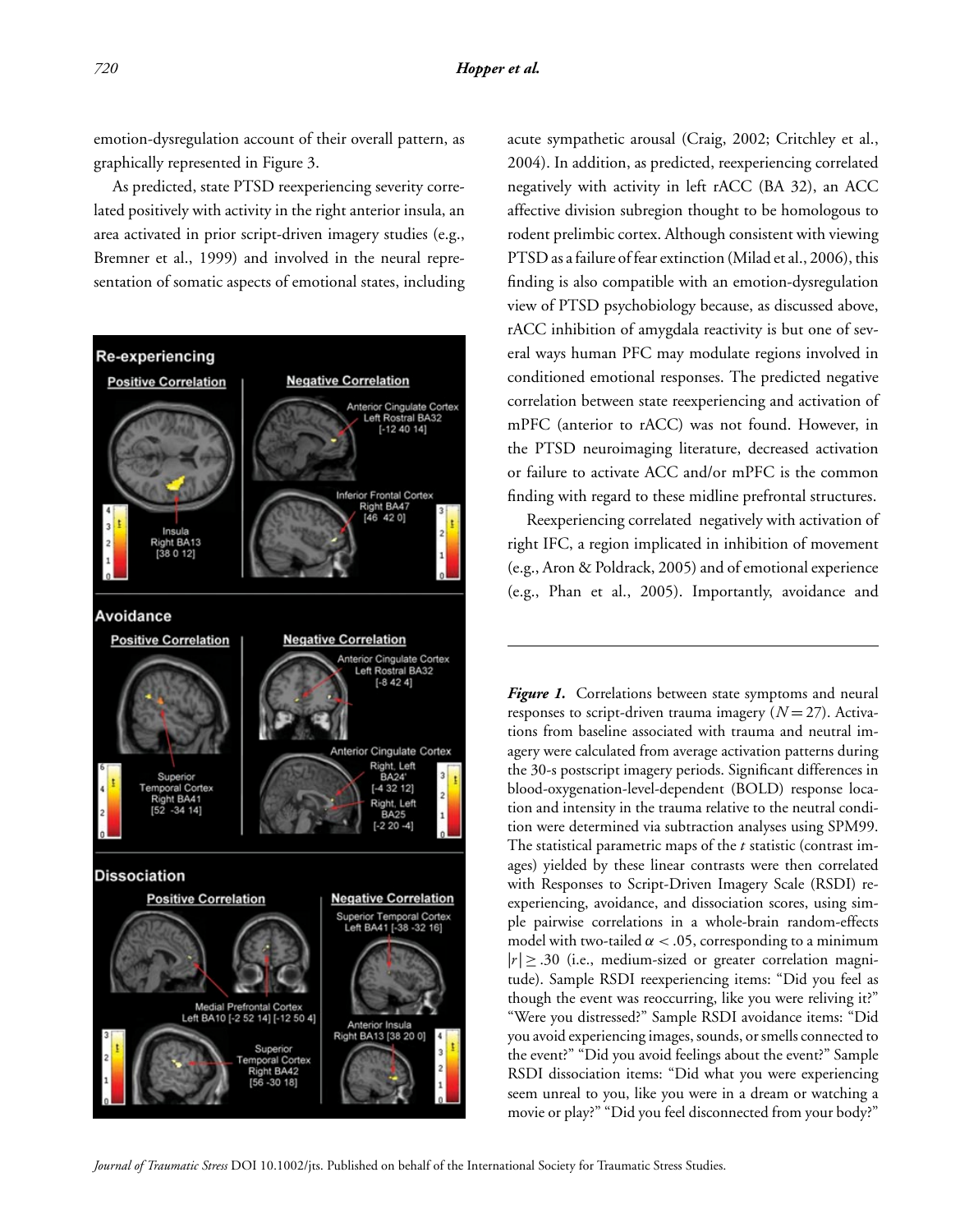

*Figure 2.* Representative scatter plots of Responses to Script-Driven Imagery Scale (RSDI) subscale scores and neural responses to trauma versus neutral script-driven imagery  $(N=27)$ . Plots depict relationships between RSDI reexperiencing and dissociation scores and relative blood-oxygenation-level-dependent (BOLD) signal change in prefrontal cortical regions implicated in fear extinction and emotion regulation (A and B), and right anterior insular regions implicated in conscious awareness of emotional states (C and D). Values greater than zero on the y axis correspond to greater BOLD signal increase (i.e., percent signal change from prescript baseline to postscript imaging periods) in the trauma than the neutral script-driven imagery condition, whereas values less than zero correspond to greater BOLD signal change in the neutral than the trauma condition.

dissociation severities were also negatively correlated with right IFC activity. Movement inhibition is a task demand in all fMRI paradigms; perhaps as symptoms become more intense and consume more processing resources, activation decreases in regions that implement movement inhibition.

Severity of self-reported avoidance responses to the trauma script also correlated negatively with activation in three separate ACC subregions: rACC (BA 32), SC

(BA 25), and ventral dACC (BA 24a ). The rACC and SC activations were within the affective division, whereas the dACC activation, although strictly within the cognitive division, bordered the affective division. The opposite might have been predicted, with avoidance involving the successful reduction of reexperiencing symptoms via increased inhibitory rACC, SC, and dACC activity. However, we made no directional predictions about avoidance,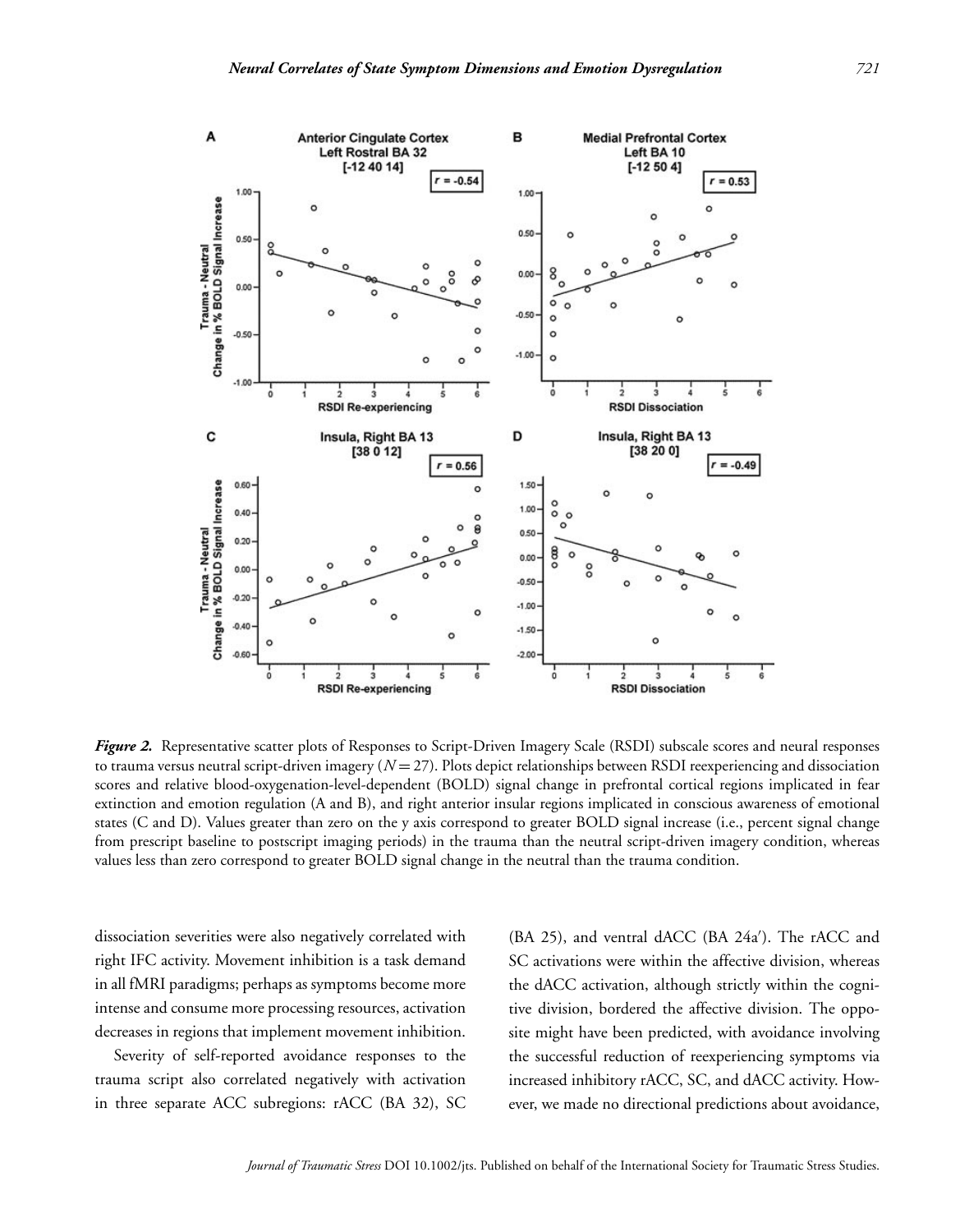

*Figure 3.* Emotion dysregulation account of responses to script-driven trauma imagery in posttraumatic stress disorder. Signs reflect positive (+) and negative (−) correlations. Brain regions within a circle indicate correlations unique to that specific symptom type; those within areas of overlap indicate correlations common to different symptom types. As indicated, selfreported Responses to Script-Driven Imagery Scale (RSDI) reexperiencing and avoidance scores were positively correlated, but no significant correlations were found between dissociation and reexperiencing or avoidance. ACC = anterior cingulate cortex; rACC = rostral ACC; SC = subcollosal ACC; rACC + SC = ACC affective division; dACC = dorsal ACC or ACC cognitive division; mPFC = medial prefrontal cortex.

for two reasons. No prior PTSD neuroimaging studies have assessed avoidance, and research implicating rACC and dACC in emotion regulation has involved healthy participants implementing avoidance as a prescribed and largely effective cognitive activity (e.g., Phan et al., 2005). In this study, participants were instructed to attend to their imagery "in all of its details," and avoidance correlated positively rather than negatively with reexperiencing. Perhaps participants with severe reexperiencing were also most likely to attempt avoidance and least likely to fully succeed in this regard. Thus increased avoidance may indirectly reflect increased reexperiencing, and common neural correlates may primarily reflect reexperiencing rather than avoidance per se. Assessing perceived successfulness of avoidance could shed light on this issue.

Consistent with previous research (Lanius et al., 2002; Lanius, Williamson et al., 2005) and as predicted, RSDI dissociation correlated positively with left mPFC and right superior temporal cortex activation, and negatively with left superior temporal cortex activation. These findings are noteworthy because the present sample had, on average, trait dissociation levels similar to a previous PTSD sample that displayed predominantly hyperaroused reexperiencing responses (Lanius et al., 2001), and much lower dissociation, both trait and state, than a PTSD group of "dissociative" script responders (Lanius et al., 2002; Lanius, Williamson et al., 2005). The functional significance of superior temporal activations during state dissociative responses, including laterality effects, merits focused investigation.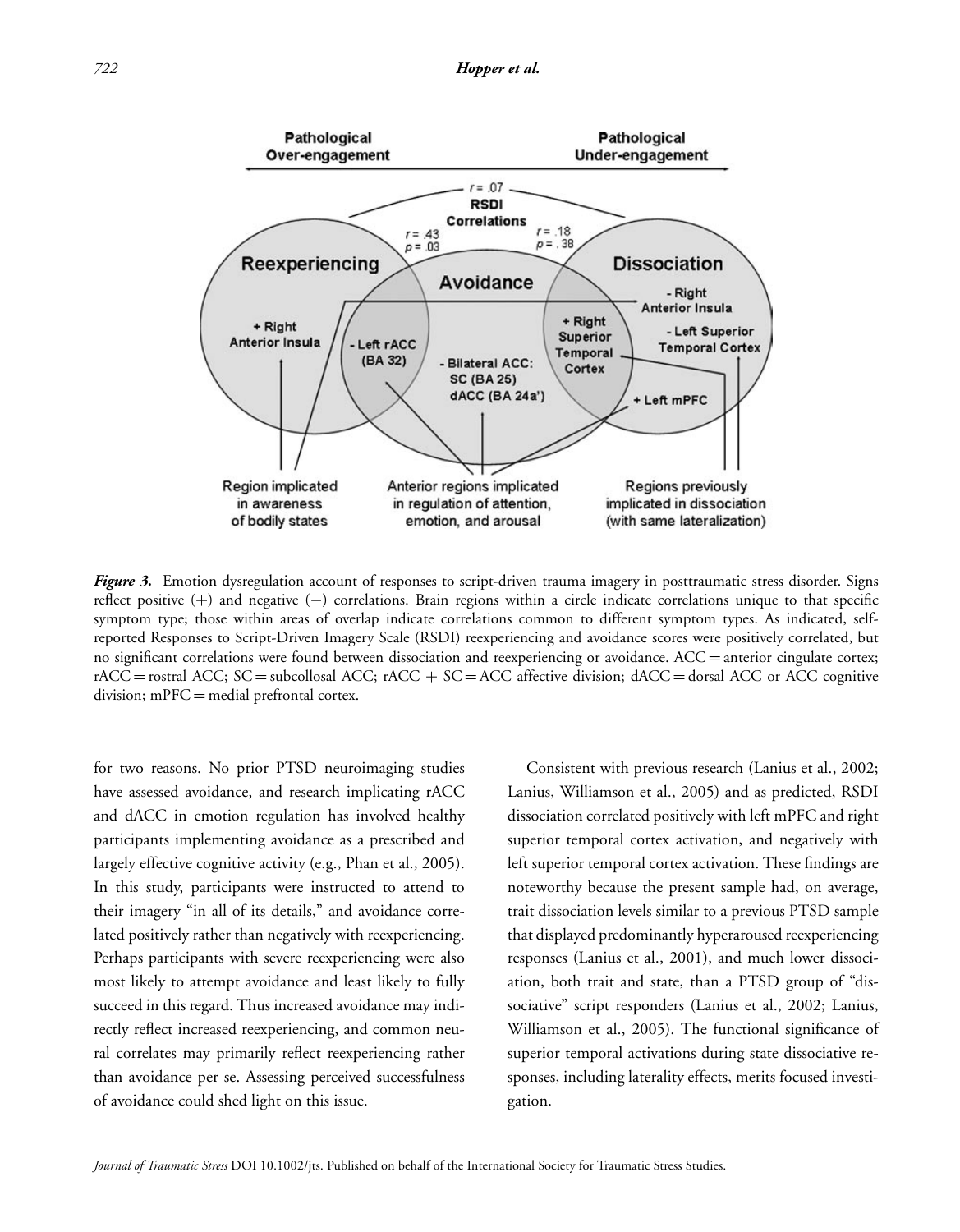Perhaps co-occurring increases in mPFC activation and dissociative symptoms reflect passive mental disengagement or detachment from emotional processing, thus a form of emotion dysregulation involving pathological underengagement. Notably, the cluster within left mPFC  $(MNI -12, 50, 4)$  correlated positively with RSDI dissociation is, aside from laterality, nearly identical to the right mPFC cluster (MNI 10, 52, 2) previously correlated negatively with amygdala activity during script-driven imagery in veterans with PTSD (Shin et al., 2004).

Although not predicted, the negative correlation between state dissociation and right anterior insula activation may reveal another biological substrate of extreme emotional underengagement. This interpretation is bolstered by the opposite, positive correlation between right anterior insula activity and state reexperiencing. Both findings are consistent with the right anterior insula's putative role in representing physiological conditions of the body and interoception of feeling states (Craig, 2002).

The present findings are consistent with an emotiondysregulation account of PTSD. More specifically, as summarized in Figure 3, they are consistent with the view that state symptoms assessed by the RSDI may represent underlying dimensions of emotion dysregulation with unique and nonunique neural bases. That is, PTSD may involve multiple (and perhaps simultaneous or rapidly sequentially unfolding) types of psychobiological responses to trauma-related stimuli, all of which may be understood as involving relatively failed or successful attempts to inhibit or modulate aversive emotional experiences. When exposed to trauma-related stimuli, individuals with PTSD may display pathological and nonvolitional emotional overengagement with trauma-related information, typified by extreme reexperiencing and hyperarousal, and/or pathological emotional underengagement with trauma-related information, and "successful" underengagement may involve transient psychological disengagement, including dissociative alterations of perception and consciousness.

Finally, although speculative, the positive correlation between mPFC activation and dissociation may reflect increasingly effective mPFC inhibition of amygdala processing with increasing state dissociation. As in current models of medial prefrontal involvement in fear extinction, this would presumably occur via inputs to inhibitory GABAergic cells that block information flow from the amygdala's lateral to central nucleus (Berretta, Pantazopoulos, Caldera, Pantazopoulos, & Pare, 2005). However, during state dissociation such mPFC activity might impede rather than facilitate extinction of conditioned responses, by preventing sufficient emotional engagement (Jaycox, Foa, & Morral, 1998) via inhibition of amygdala processing and central nucleus output to regions involved in conditioned autonomic, somatosensory, and behavioral responses.

This study has limitations. Participants were predominantly White women with PTSD secondary to MVAs; thus findings may not generalize to other PTSD samples. Low levels of trait and script-provoked dissociation raise the concern that observed relationships between state dissociation and neural activation may not apply to samples with greater dissociative pathology. However, the present findings do suggest the value of a dimensional approach to assessment and analysis of symptomatic responses to script-driven imagery in the relatively low-dissociation samples typical of most PTSD neuroimaging studies. The RSDI does not assess emotional numbing associated with stress-induced analgesia (Pitman, van der Kolk, Orr, & Greenberg, 1990; Nishith, Griffin, & Poth, 2002), for reasons detailed elsewhere (Hopper et al., 2007), but this form of pathological underengagement merits further study. Finally, the findings are correlational in nature, and thus do not support conclusions about causality.

In conclusion, the present findings demonstrate significant levels of within- and between-participant heterogeneity in symptomatic responses to script-driven trauma imagery in a PTSD sample. Using the RSDI, the underlying dimensionality of this heterogeneity was parsed into severities of reexperiencing, avoidance, and dissociative symptoms, and neural correlates of each symptom dimension were probed. These methods and findings provide the beginnings of a foundation for studying the dimensionality of symptomatic and brain responses to traumarelated conditioned stimuli and contexts in PTSD, and support accounts of PTSD as an emotion dysregulation disorder.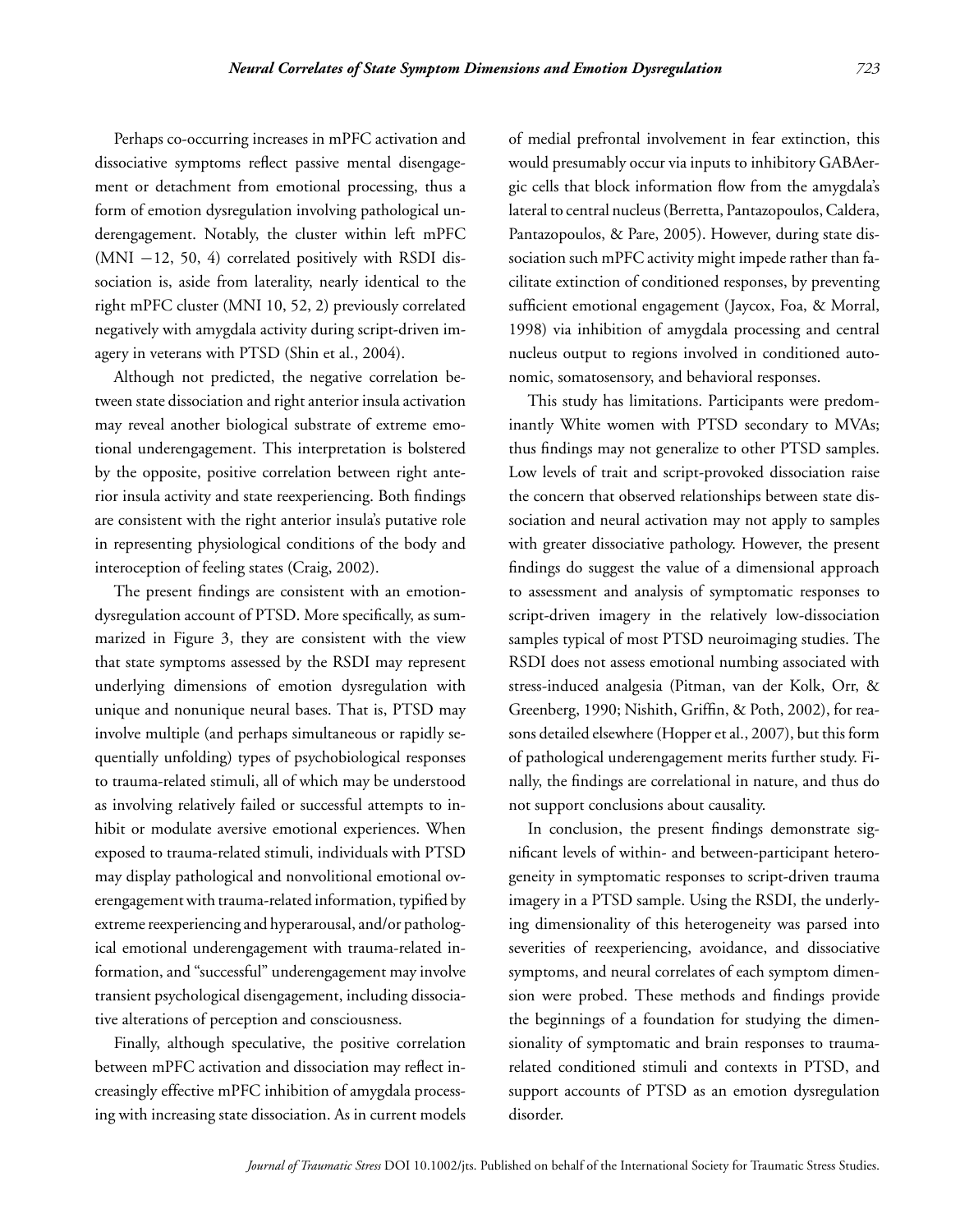# REFERENCES

- Aron, A. R., & Poldrack, R. A. (2005). The cognitive neuroscience of response inhibition: Relevance for genetic research in attentiondeficit/hyperactivity disorder. Biological Psychiatry, 57, 1285– 1292.
- Beck, A. T., & Steer, R. A. (1993). Beck Anxiety Inventory. San Antonio, TX: Psychological Corporation.
- Beck, A.T., Steer, R. A., & Brown, G. E. (1996). Beck Depression Inventory (2nd ed.). San Antonio, TX: Psychological Corp.
- Berretta, S., Pantazopoulos, H., Caldera, M., Pantazopoulos, P., & Pare, D. (2005). Infralimbic cortex activation increases c-Fos expression in intercalated neurons of the amygdala. Neuroscience, 132, 943–953.
- Blake, D. D., Weathers, F. W., Nagy, L. M., Kaloupek, D. G., Gusman, F. D., Charney, D. S., et al. (1995). The development of a Clinician-Administered PTSD Scale. Journal of Traumatic Stress, 8, 75–90.
- Botvinick, M. M., Braver, T. S., Barch, D. M., Carter, C. S., & Cohen, J. D. (2001). Conflict monitoring and cognitive control. Psychological Review, 108, 624–652.
- Bremner, J. D., Narayan, M., Staib, L. H., Southwick, S. M., Mc-Glashan, T., & Charney, D. S. (1999). Neural correlates of memories of childhood sexual abuse in women with and without posttraumatic stress disorder. American Journal of Psychiatry, 156, 1787–1795.
- Carlson, E. B., & Putnam, F. W. (1993). An update on the Dissociative Experiences Scale. Dissociation, 6, 16–27.
- Cloitre, M., Cohen, L. R., & Koenen, K. C. (2006). Treating survivors of childhood abuse: Psychotherapy for the interrupted life. New York: The Guilford Press.
- Craig, A. D. (2002). How do you feel? Interoception: The sense of the physiological condition of the body. Nature Reviews Neuroscience, 3, 655–666.
- Critchley, H. D., Wiens, S., Rotshtein, P., Öhman, A., & Dolàn, R. J. (2004). Neural systems supporting interoceptive awareness. Nature Neuroscience, 7, 189–195.
- First, M. B., Spitzer, R. L., Gibbon, M., & Williams, J. B. W. (1997). Structured Clinical Interview for DSM-IV Axis I Disorders (SCID). New York: New York State Psychiatric Institute, Biometrics Research.
- Frewen, P. A., & Lanius, R. A. (2006). Toward a psychobiology of posttraumatic self-dysregulation. Annals of the New York Academy of Sciences, 1071, 110–124.
- Gottfried, J. A., & Dolan, R. J. (2004). Human orbitofrontal cortex ` mediates extinction learning while accessing conditioned representations of value. Nature Neuroscience, 7, 1144–1152.
- Hopper, J. W., Frewen, P. A., Sack, M., Lanius, R. A., & van der Kolk, B. A. (2007). The Responses to Script-Driven Imagery Scale (RSDI): Assessment of state posttraumatic symptoms for psychobiological and treatment research. Journal of Psychopathology and Behavioral Assessment, 29(4).
- Jaycox, L. H., Foa, E. B., & Morral, A. R. (1998). Influence of emotional engagement and habituation on exposure therapy for PTSD. Journal of Consulting and Clinical Psychology, 66, 185– 192.
- Klassen, L. M., & Menon, R. S. (2004). Robust automated shimming technique using arbitrary mapping acquisition parameters (RASTAMAP). Magnetic Resonance in Medicine, 51, 881– 887.
- Lane, R. D., Reiman, E. M., Axelrod, B., Yun, L. S., Holmes, A., & Schwartz, G. E. (1998). Neural correlates of levels of emotional awareness: Evidence of an interaction between emotion and attention in the anterior cingulate cortex. Journal of Cognitive Neuroscience, 10, 525–535.
- Lanius, R. A., Bluhm, R., Lanius, U., & Pain, C. (2005). A review of neuroimaging studies in PTSD: Heterogeneity of response to symptom provocation. Journal of Psychiatric Research, 155, 45–56.
- Lanius, R. A., Williamson, P. C., Bluhm, R. L., Densmore, M., Boksman, K., Gupta, M., et al. (2005). Functional connectivity of dissociative responses in posttraumatic stress disorder: A functional magnetic resonance imaging investigation. Biological Psychiatry, 57, 873–884.
- Lanius, R. A., Williamson, P. C., Boksman, K., Densmore, M., Gupta, M., Neufeld, R. W., et al. (2002). Brain activation during script-driven imagery induced dissociative responses in PTSD: A functional magnetic resonance imaging investigation. Biological Psychiatry, 52, 305–311.
- Lanius, R. A., Williamson, P. C., Densmore, M., Boksman, K., Gupta, M., Neufeld, R. W. (2001). Neural correlates of traumatic memories in posttraumatic stress disorder: A functional MRI investigation. American Journal of Psychiatry, 158, 1920– 1922.
- Marmar, C. R., Weiss, D. S., & Metzler, T. J. (1997). The peritraumatic dissociative experiences questionnaire. In J. P. Wilson & T. M. Keane (Eds.), Assessing psychological trauma and PTSD (pp. 412–428). New York: Guilford Press.
- Milad, M. R., Quinn, B. T., Pitman, R. K., Orr, S. P., Fischl, B., & Rauch, S. L. (2005). Thickness of ventromedial prefrontal cortex in humans is correlated with extinction memory. Proceedings of the National Academy of Sciences, 102, 10706–10711.
- Milad, M. R., Rauch, S. L., Pitman, R. K., & Quirk, G. J. (2006). Fear extinction in rats: Implications for human brain imaging and anxiety disorders. Biological Psychology, 73, 61–71.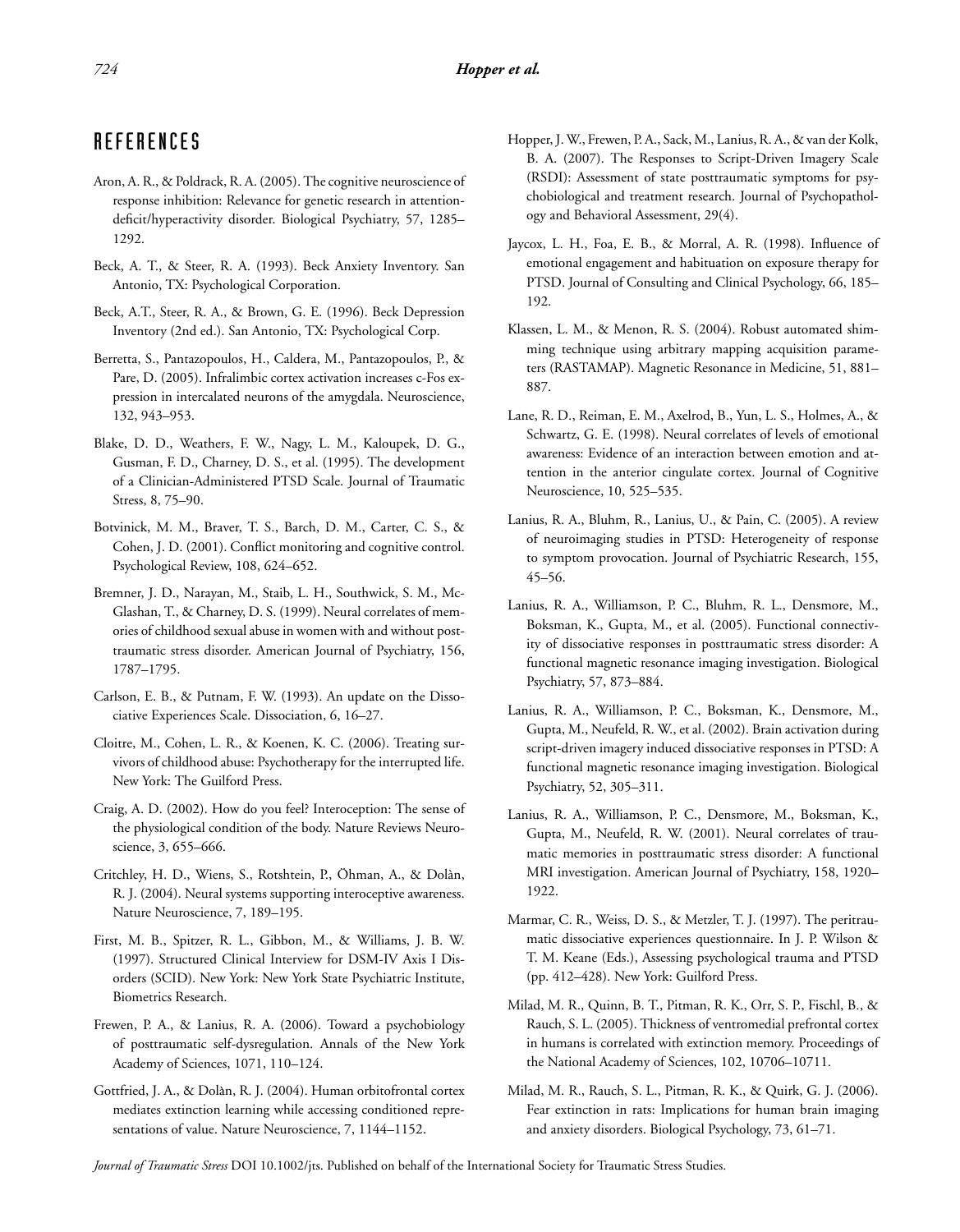- Miller, E. K., & Cohen, J. D. (2001). An integrative theory of prefrontal cortex function. Annual Review of Neuroscience, 24, 167–202.
- Nishith, P., Griffin, M. G., & Poth, T. L. (2002). Stress-induced analgesia: Prediction of posttraumatic stress symptoms in battered versus nonbattered women. Biological Psychiatry, 51, 867– 874.
- Ongur, D., Ferry, A. T., & Price, J. L. (2003). Architectonic subdivision of the human orbital and medial prefrontal cortex. Journal of Comparative Neurology, 460, 425–449.
- Phan, K. L., Fitzgerald, D. A., Nathan, P. J., Moore, G. J., Uhde, T. W., & Tancer, M. E. (2005). Neural substrates for voluntary suppression of negative affect: A functional magnetic resonance imaging study. Biological Psychiatry, 57, 210– 219.
- Phelps, E. A., Delgado, M. R., Nearing, K. I., & LeDoux, J. E. (2004). Extinction learning in humans: Role of the amygdala and vmPFC. Neuron, 43, 897–905.
- Pitman, R. K., Orr, S. P., Forgue, D. F., de Jong, J. B., & Claiborn, J. M. (1987). Psychophysiologic assessment of posttraumatic

stress disorder imagery in Vietnam combat veterans. Archives of General Psychiatry, 44, 970–975.

- Pitman, R. K., van der Kolk, B. A., Orr, S. P., & Greenberg, M. S. (1990). Naloxone reversible analgesic response to combat-related stimuli in posttraumatic stress disorder. Archives of General Psychiatry, 47, 541–544.
- Shin, L. M., Orr, S. P., Carson, M. A., Rauch, S. L., Macklin, M. L., Lasko, N. B. (2004). Regional cerebral blood flow in the amygdala and medial prefrontal cortex during traumatic imagery in male and female Vietnam veterans with PTSD. Archives of General Psychiatry, 61, 168–176.
- Sierra, M., & Berrios, G. E. (1998). Depersonalization: Neurobiological perspectives. Biological Psychiatry, 44, 898–908.
- Steele, J. D., & Lawrie, S. M. (2004). Segregation of cognitive and emotional function in the prefrontal cortex: A stereotactic metaanalysis. Neuroimage, 21, 868–875.
- Vogt, B. A. (1993). Structural organization of cingulated cortex: Areas, neurons, and somatodendritic receptors. In B. A. Vogt & M. Gabriel (Eds.), Neurobiology of cingulate cortex and limbic thalamus (pp. 19–70). Boston: Birkhauser.